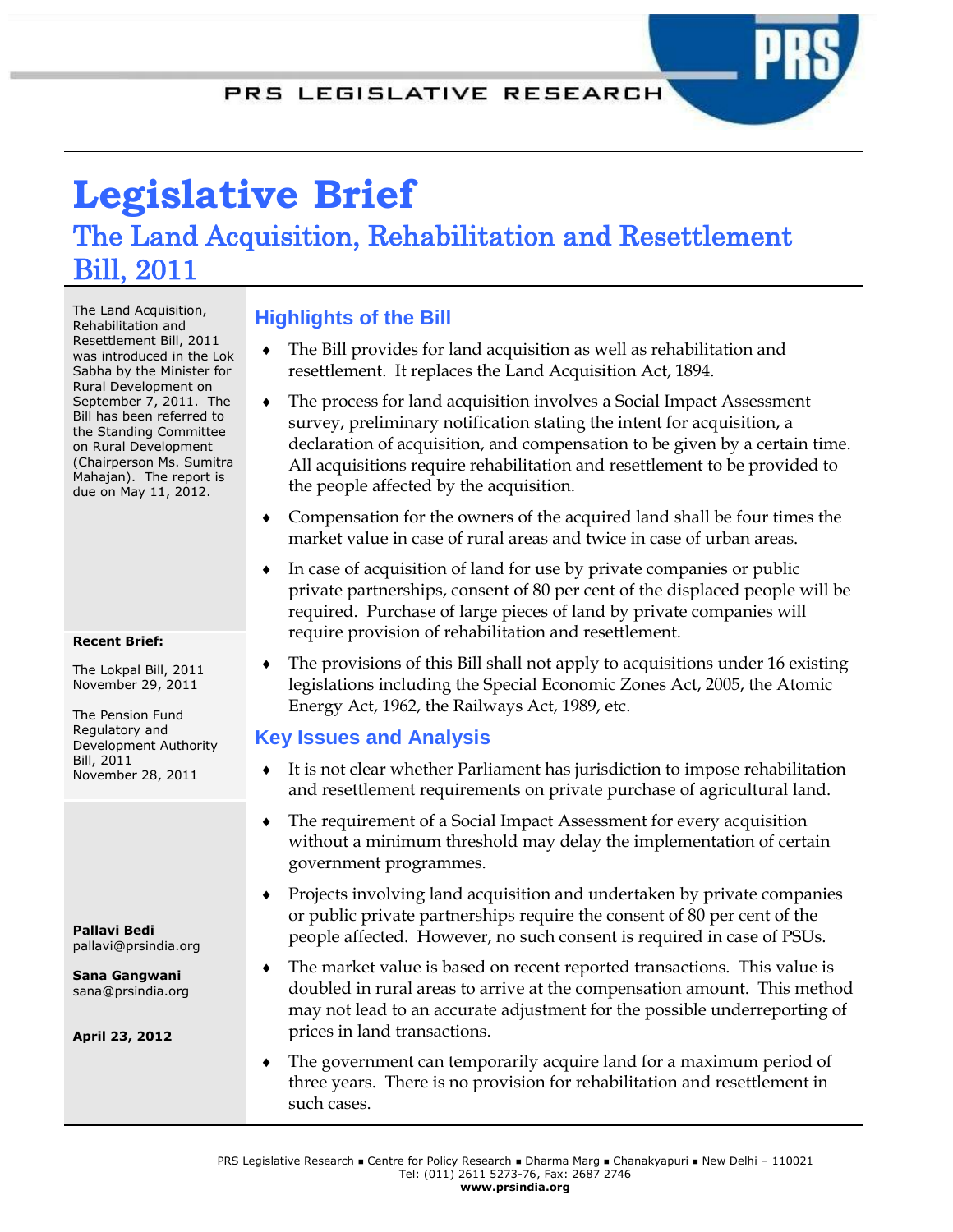## **PART A: HIGHLIGHTS OF THE BILL<sup>1</sup>**

## **Context**

Land acquisition refers to the process by which government forcibly acquires private property for public purpose. The Land Acquisition Act, 1894 (1894 Act) governs all such acquisitions. Additionally, there are 16 Acts with provisions for acquisition of land in specific sectors such as railways, special economic zones, national highways, etc. The 1894 Act does not provide for rehabilitation and resettlement (R&R) for those affected by land acquisition. Currently, the R&R process is governed by the National Rehabilitation and Resettlement Policy, 2007. In 2007, two Bills were introduced in the Lok Sabha: one to amend the Land Acquisition Act, 1894, and the other to provide statutory status to the R&R policy of 2007. These Bills lapsed with the dissolution of the  $14<sup>th</sup>$  Lok Sabha in 2009.

In May 2011, the National Advisory Council recommended combining the provisions of land acquisition and  $R\&R^2$ within a single Bill. In July 2011, the Draft Land Acquisition and Rehabilitation and Resettlement Bill was published by the Ministry of Rural Development for public comments.<sup>3</sup> In September 2011, the government introduced the Land Acquisition and Rehabilitation and Resettlement Bill in the Lok Sabha. This Bill will replace the 1894 Act.

## **Key Features**

The Bill specifies provisions for land acquisition as well as R&R. Some of the major changes from the current provisions are related to (a) the process of land acquisition; (b) rights of the people displaced by the acquisition; (c) method of calculating compensation; and (d) requirement of R&R for all acquisitions.

### **Public purpose**

- Land may be acquired only for public purpose. The Bill defines public purpose to include: defence and national security; roads, railways, highways, and ports built by government and public sector enterprises; land for the project affected people\* ; planned development; and improvement of village or urban sites and residential purposes for the poor and landless, government administered schemes or institutions, etc. This is broadly similar to the provisions of the 1894 Act.
- In certain cases consent of 80 per cent of the project affected people is required to be obtained. These include acquisition of land for (i) use by the government for purposes other than those mentioned above, and (ii) use by public-private partnerships, and (iii) use by private companies.

#### **Process of land acquisition**

- The government shall conduct a Social Impact Assessment (SIA) study, in consultation with the Gram Sabha in rural areas (and with equivalent bodies in case of urban areas). After this, the SIA report shall be evaluated by an expert group. The expert group shall comprise two non-official social scientists, two experts on rehabilitation, and a technical expert on the subject relating to the project. The SIA report will be examined further by a committee to ensure that the proposal for land acquisition meets certain specified conditions.
- A preliminary notification indicating the intent to acquire land must be issued within 12 months from the date of evaluation of the SIA Report. Subsequently, the government shall conduct a survey to determine the extent of land to be acquired. Any objections to this process shall be heard by the Collector. Following this, if the government is satisfied that a particular piece of land must be acquired for public purpose, a declaration to acquire the land is made. Once this declaration is published, the government shall acquire the land. No transactions shall be permitted for the specified land from the date of the preliminary notification until the process of acquisition is completed.
- In case of urgency, the above provisions are not mandatory. The urgency clause may be used only for defence, national security, and in the event of a natural calamity. Before taking possession of land in such cases, 80 per cent of the compensation must be paid.

## **Compensation to the land owners**

The compensation for land acquisition is determined by the Collector and awarded by him to the land owner within two years from the date of publication of the declaration of acquisition. The process of determination of compensation is given below.

 $\overline{a}$ 

<sup>\*</sup> The Bill defines "affected family" to include (i) landowners; (ii) agricultural labourers, tenants who have been working in the affected area for three years prior to the acquisition; (iii) tribals and forest dwellers; (iv) families whose livelihood for the previous three years is dependent on the forests or water bodies; and (v) families who have been given land by the state or central government.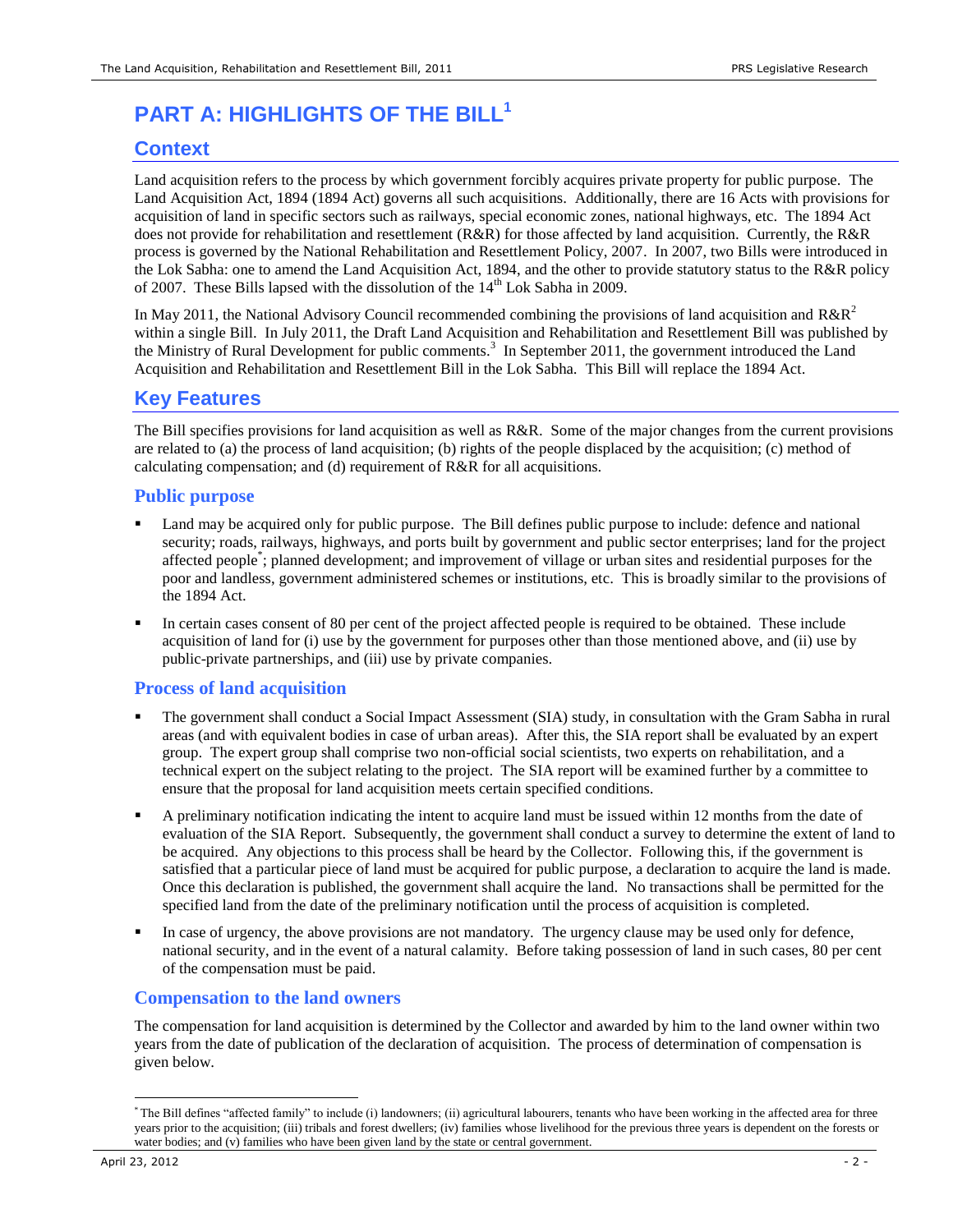- First, the market value of the acquired land is computed as the higher of (i) the land value specified in the Indian Stamp Act, 1899 for the registration of sale deeds; or (ii) the average of the top 50 per cent of all sale deeds in the previous three years for similar type of land situated in the vicinity.
- Once the market value is calculated, it is doubled for land in rural areas. There is no doubling of value in urban areas. Then, the value of all assets attached to the land (trees, buildings, etc) is added to this amount. On this amount, a 100 per cent solatium, (i.e., extra compensation for the forcible nature of acquisition), shall be given to arrive at the final compensation figure.
- Land owners whose property is acquired using the urgency provisions shall be given an additional 75 per cent of the market value of the land.

#### **Process of Rehabilitation and Resettlement**

- The Bill requires R&R to be undertaken in case of every acquisition. Once the preliminary notification for acquisition is published, an Administrator shall be appointed. The Administrator shall conduct a survey and prepare the R&R scheme. This scheme shall then be discussed in the Gram Sabha in rural areas (equivalent bodies in case of urban areas). Any objections to the R&R scheme shall be heard by the Administrator. Subsequently, the Administrator shall prepare a report and submit it to the Collector. The Collector shall review the scheme and submit it to the Commissioner appointed for R&R. Once the Commissioner approves the R&R scheme, the government shall issue a declaration identifying the areas required for the purpose of R&R. The Administrator shall then be responsible for the execution of the scheme. The Commissioner shall supervise the implementation of the scheme.
- In case of acquisition of more than 100 acres, an R&R Committee shall be established to monitor the implementation of the scheme at the project level. In addition, a National Monitoring Committee is appointed at the central level to oversee the implementation of the R&R scheme for all projects.
- In case the land is being privately purchased (100 acres in rural areas and 50 acres in urban areas), an application must be filed with the Collector who shall forward this to the Commissioner for approval. After the application has been approved, the Collector shall issue awards as per the R&R scheme.

#### **Rehabilitation and Resettlement entitlements**

- Every resettled area is to be provided with certain infrastructural facilities. These facilities include roads, drainage, provision for drinking water, grazing land, banks, post offices, public distribution outlets, etc.
- The Bill also provides the displaced families with certain R&R entitlements. These include, among other things, (i) land for a house as per the Indira Awas Yojana in rural areas or a constructed house of at least 50 square metres plinth area in urban areas; (ii) a one-time allowance of Rs 50,000 for affected families; and (iii) the option of choosing either mandatory employment in projects where jobs are being created or a one-time payment of Rs 5 lakh or an inflation adjusted annuity of Rs 2,000 per month per family for 20 years.

#### **Other provisions**

- A Land Acquisition and Rehabilitation and Resettlement Authority shall be established for settling any disputes relating to the process of acquisition, compensation, and R&R.
- There shall be no change of ownership of acquired land without prior permission from the government. Land may not be used for any purpose other than for which it is acquired.
- Acquired land which has been unused for 10 years from the date of possession shall be returned to the Land Bank of the government. If any unused acquired land is transferred to another individual, 20 per cent of the appreciated land value shall have to be shared amongst the original land owners.
- The government may temporarily occupy and use any piece of waste or arable land for a public purpose. This occupation may be for a period of not more than three years. The compensation of such land may be decided mutually by the owner of the land and the Collector. Any disagreement on matters relating to compensation or the condition of the land on being returned shall be referred to the Land Acquisition and R&R Authority.
- In any district, land acquisition will be restricted to a maximum of five per cent of irrigated multi-crop land.
- The provisions of this Bill shall not apply to land acquisition under 16 existing laws. These include: the SEZ Act, 2005, Atomic Energy Act, 1962 and the National Highways Act, 1956.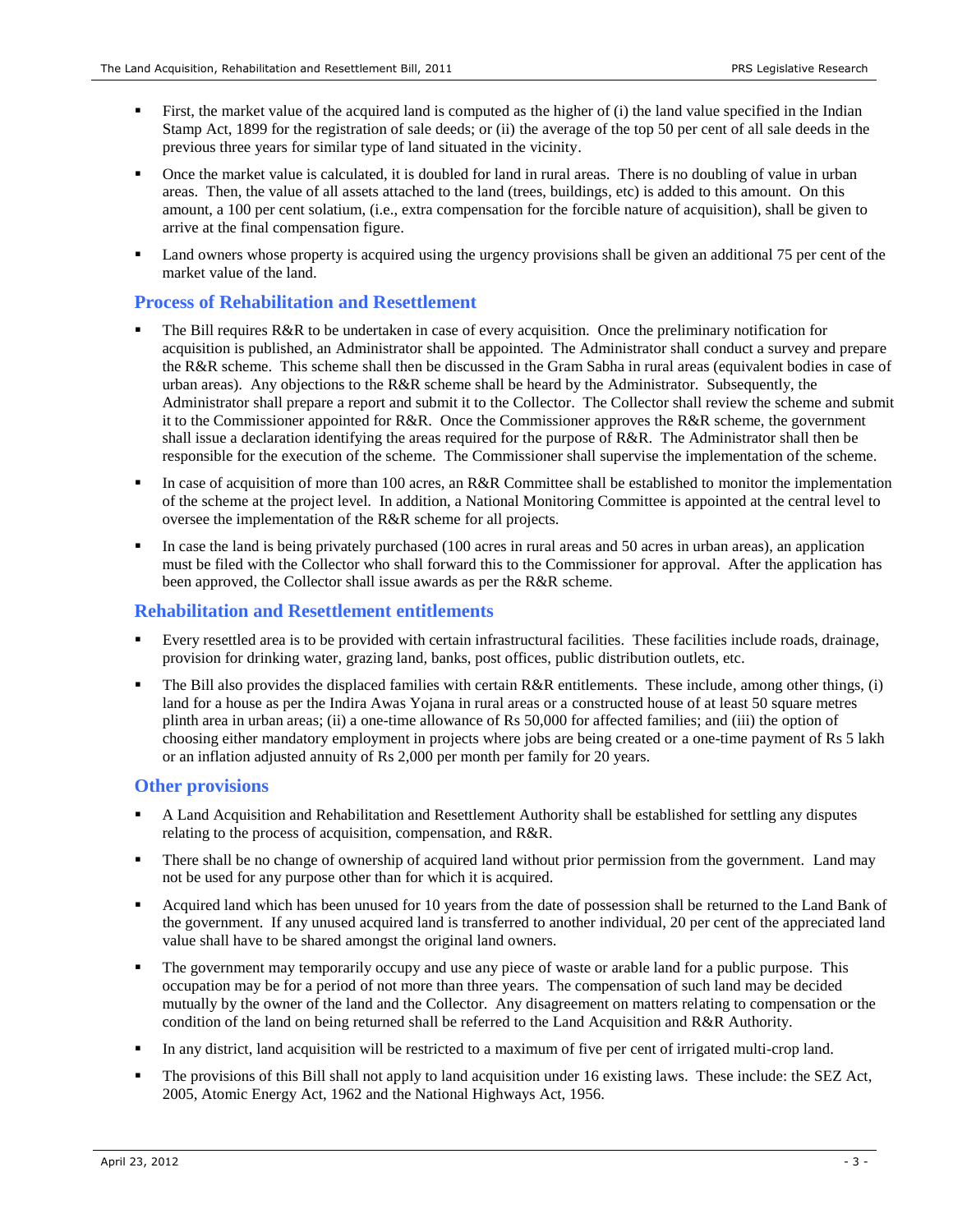## **PART B: KEY ISSUES AND ANALYSIS Comparison between the 1894 Act and the proposed Bill**

The Bill aims to balance the need for land for development with fair compensation to the land owners and R&R for the affected families. The table below highlights some of the significant changes from the 1894 Act.

#### **Table1: Comparison of some key features between the 1894 Act and the 2011 Bill**

| <b>Issue</b>                    | 1894 Act                                                                                                                                      | <b>2011 Bill</b>                                                                                                                    |  |  |
|---------------------------------|-----------------------------------------------------------------------------------------------------------------------------------------------|-------------------------------------------------------------------------------------------------------------------------------------|--|--|
| <b>Public Purpose</b>           | Includes several uses such as infrastructure, development<br>and housing projects. Also includes use by companies under<br>certain conditions | No significant change.                                                                                                              |  |  |
| Consent from<br>affected people | No requirement.                                                                                                                               | Consent of 80 % of displaced people required in case of acquisition<br>for private companies and public-private partnerships.       |  |  |
| <b>SIA</b>                      | No provision.                                                                                                                                 | SIA has to be undertaken in case of every acquisition.                                                                              |  |  |
| Compensation                    | Based on the market value.                                                                                                                    | Market value doubled in rural areas and not in urban area.                                                                          |  |  |
| Market Value                    | Based on the current use of land. Explicitly prohibits using<br>the intended use of land while computing market value.                        | Higher of: (a) value specified for stamp duty, and (b) average of the<br>top 50% by recorded price of sale of land in the vicinity. |  |  |
| Solatium                        | 30%                                                                                                                                           | 100 %                                                                                                                               |  |  |
| Resale of land                  | No provision.                                                                                                                                 | Prior permission of the government required.                                                                                        |  |  |
| Sharing of profit               | No provision.                                                                                                                                 | If the acquired land is unused and is transferred, 20% of the profits<br>shall be shared with the original land owners.             |  |  |
| R&R                             | No provision for R&R.                                                                                                                         | R&R necessary for all affected families. Minimum R&R entitlements<br>to be provided to each affected family specified.              |  |  |

Sources: Land Acquisition Act, 1894 and Land Acquisition and Rehabilitation and Resettlement Bill, 2011; PRS.

## **Exemption of certain Acts**

#### **Absence of R&R provisions for some acquisitions**

The Bill specifies 16 Acts such as the Atomic Energy Act, 1962, and the National Highways Act, 1956 which will be exempt from its provisions. The central government has the power to modify this list. The compensation and R&R provisions under some of these Acts are different from this Bill. For example, the National Highways Act and the Atomic Energy Act provide that the compensation shall be based on the market value of the land on the date the notification is published. Both these Acts do not stipulate any R&R provisions. Clause 98 & Fourth Schedule

## **Purchase of land by private companies**

The Bill provides that R&R provisions are mandatory for all private purchases through private negotiations if the land purchased is over 100 acres in rural areas or 50 acres in urban areas. This raises two issues (i) jurisdiction of Parliament to makes laws on purchase of land; and (ii) possible circumvention of R&R provisions. Clause 2 (2) (a) & Proviso 2 (b)

#### **Jurisdiction of Parliament to make laws on purchase of land**

It is not clear whether Parliament has jurisdiction to require R&R on purchase of agricultural land through private negotiations. Parliament derives its power to make laws on "acquisition and requisition of property" from Item 42 of the Concurrent List. Further, "transfer of property, *other than agricultural land*, registration of documents and deeds" is included in the Concurrent List (Item 6). However, "transfer and alienation of agricultural land" is included in the State List (Item 18). If it is interpreted that the R&R arises out of transfer of agricultural land, the issue may fall within the sole jurisdiction of state legislatures. On the other hand, if the interpretation is that this subject is primarily related to R&R, which is not specified in any of the three lists, then it may fall within the ambit of the residuary power of Parliament specified in the Union List (Item 97).

#### **Possible circumvention of R&R requirements**

A private company that acquires or purchases more than 50 acres of land in urban areas or 100 acres in rural areas is required to rehabilitate and resettle affected families. This threshold can be circumvented by a private company by purchasing multiple parcels of land, each under the prescribed limit, through other entities.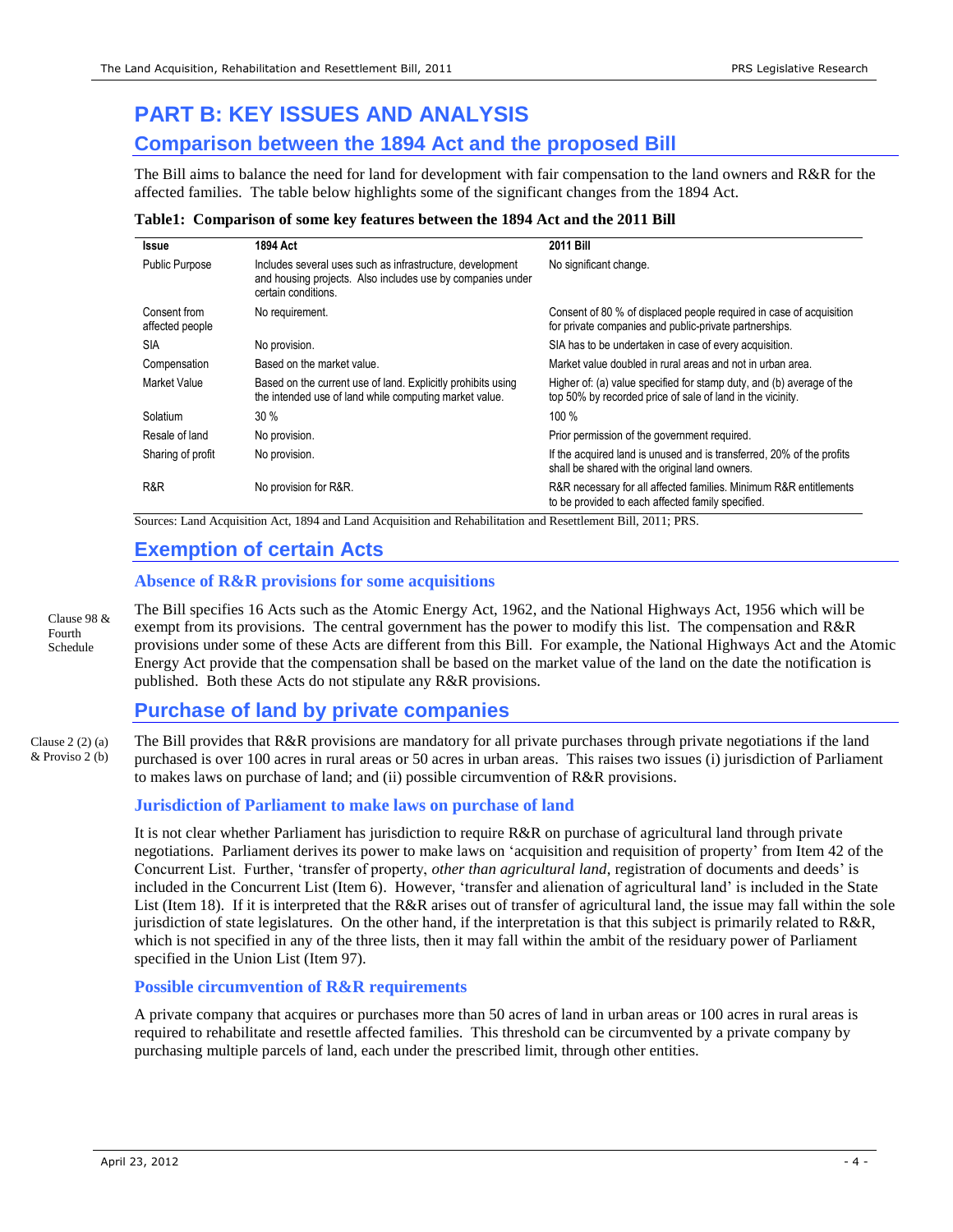## **Social Impact Assessment**

#### **No threshold for the SIA**

The Bill requires an SIA study to be conducted for every acquisition of land. There is no minimum threshold for the land to be acquired. This could lead to delays in the implementation of various government welfare schemes such as building public toilets under the Total Sanitation Campaign or building bus shelters. Clause 4 (1)

#### **No detailed guidelines for the Expert Group appraising the SIA**

The Bill provides for an independent multi-disciplinary expert group which shall evaluate the SIA. This group would be required to assess whether (i) the project serves the stated public purpose; (ii) it is in the larger public interest; and (iii) the potential benefits outweigh the costs and adverse impact. There are no guidelines to determine the methodology for such assessment and the Bill does not provide for such guidelines to be delegated to the Rules. This could lead to lack of consistency in the assessment of projects by different expert groups. Clause 7

### **Requirement of consent from the project affected people**

#### **Consent required from project affected people and not just land owners**

The Bill requires consent to be obtained from 80 per cent of the project affected people. This means groups other than owners such as agricultural labourers and sharecroppers may also be required to give their consent. This provision differs from other existing laws such as the Industrial Disputes Act, 1947, and the Companies Act, 1956. In all these Acts, in the case of closure or change of ownership of the company, consent is required to be obtained only from the owners although the livelihood interest of all the employees is protected. The Land Acquisition (Amendment) Bill, 2007 (which lapsed in 2009) required consent to be obtained from 70 per cent of the land owners and not the affected people. Clauses 3 (za) (vi) and (vii)

#### **Differential treatment of public and private enterprises**

In the case of acquisition of land for the purpose of railways, highways, ports, power, irrigation projects, etc., requirement of consent from project affected people is applicable only to private companies and not to PSUs. This may lead to a situation where two companies wanting to make an acquisition for the same project will have to fulfil different conditions on the basis of the nature of their ownership. Clauses 3 (za) (vi) and (vii)

## **Computation of compensation paid to land owners**

#### **Basis of calculation of the market value of land in rural areas unclear**

Compensation shall be calculated on the basis of the market value of land and the value of assets attached to the land. The market value of land is determined by taking into account the higher of: (i) the minimum land value in the Indian Stamp Act, 1899 or (ii) the average of the top 50 per cent of the reported sale price during the preceding three years for similar type of land in vicinity. In the case of land in rural areas, the value of land determined by this method is further doubled. A possible reason for this doubling could be to compensate for under reporting of the transacted price in registration deeds. However, this may not provide an accurate estimation of the value of the land. Clause 26

#### **Land transactions after SIA could affect the compensation amount**

Transactions on the proposed land to be acquired shall be frozen from the date of issue of the preliminary notification till the time the process of land acquisition is completed. This is done to prevent sale of land just before the acquisition which could drive up prices. However, the possibility of land acquisition would be known from the time of the SIA process. This implies that there could be sale of different parcels of land in the vicinity from the time of the SIA till the issue of the preliminary notification. As the compensation for land is linked to the actual transactions in the three years prior to the preliminary notification, these sales during the SIA process may increase prices. Clause 11 (4)

## **Subsequent transfer or sale of land**

#### **Computation of profit sharing may be difficult in some cases**

If the acquired land is transferred without any development, 20 per cent of the appreciated land value must be distributed amongst the original land owners. Computation of the appreciated land value may be possible in case the transaction involves only transfer of land. However, it may be difficult to compute the value of land if the transfer is part of a larger transaction. For example, company A owns some undeveloped land as well as a number of other assets (factories, sales centres etc.) and company B takes over company A. In this case, company B will pay a consolidated price for all assets (including land) and it would be difficult to compute the price paid for land that could have been previously acquired. Clause 96